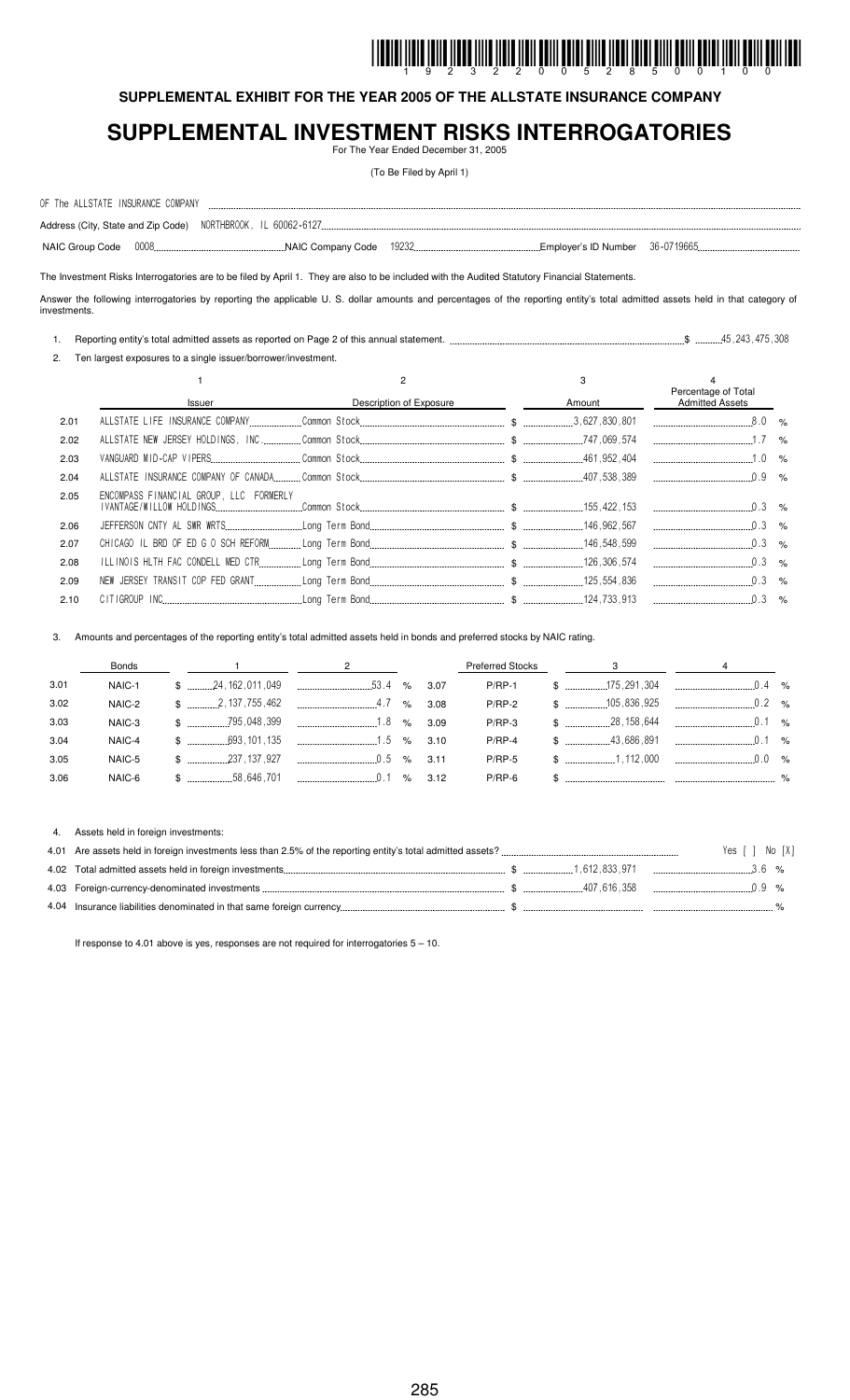5. Aggregate foreign investment exposure categorized by NAIC sovereign rating:

| 5.01 |                                                                                                     |  |                      | $\%$ |
|------|-----------------------------------------------------------------------------------------------------|--|----------------------|------|
| 5.02 |                                                                                                     |  |                      |      |
| 5.03 |                                                                                                     |  |                      | $\%$ |
| 6.   | Two largest foreign investment exposures in a single country, categorized by NAIC sovereign rating: |  |                      |      |
|      |                                                                                                     |  | $\mathbf{2}^{\circ}$ |      |
|      | Countries rated NAIC-1:                                                                             |  |                      |      |
| 6.01 | Country:                                                                                            |  |                      |      |
| 6.02 | Country:                                                                                            |  |                      |      |
|      | Countries rated NAIC-2:                                                                             |  |                      |      |
| 6.03 | Country:                                                                                            |  |                      |      |
| 6.04 | Country:                                                                                            |  |                      |      |
|      | Countries rated NAIC-3 or below:                                                                    |  |                      |      |
| 6.05 | Country:                                                                                            |  |                      |      |
| 6.06 | Country:                                                                                            |  |                      |      |
|      |                                                                                                     |  |                      |      |
|      |                                                                                                     |  |                      |      |

| $8.0^+$ | <b>Countries rated NAIC-1</b>   | 407.616.358 | $\%$          |
|---------|---------------------------------|-------------|---------------|
| 8.02    | Countries rated NAIC-2.         |             | $\frac{9}{6}$ |
| 8.03    | Countries rated NAIC-3 or below |             | O/            |

9. Two largest unhedged foreign currency exposures to a single country, categorized by the country's NAIC sovereign rating:

|      |          | Countries rated NAIC-1:          |               |               |
|------|----------|----------------------------------|---------------|---------------|
| 9.01 | Country: |                                  | 126, 842, 538 | $\frac{1}{2}$ |
| 9.02 | Country: |                                  |               | $\frac{9}{6}$ |
|      |          | Countries rated NAIC-2:          |               |               |
| 9.03 | Country: |                                  |               | %             |
| 9.04 | Country: |                                  |               | $\frac{1}{2}$ |
|      |          | Countries rated NAIC-3 or below: |               |               |
| 9.05 | Country: |                                  |               |               |
| 9.06 |          |                                  |               |               |

10. Ten largest non-sovereign (i.e. non-governmental) foreign issues:

|       | Issuer | NAIC Rating |  |  |
|-------|--------|-------------|--|--|
| 10.01 |        |             |  |  |
| 10.02 |        |             |  |  |
| 10.03 |        |             |  |  |
| 10.04 |        |             |  |  |
| 10.05 |        |             |  |  |
| 10.06 |        |             |  |  |
| 10.07 |        |             |  |  |
| 10.08 |        |             |  |  |
| 10.09 |        |             |  |  |
| 10.10 |        |             |  |  |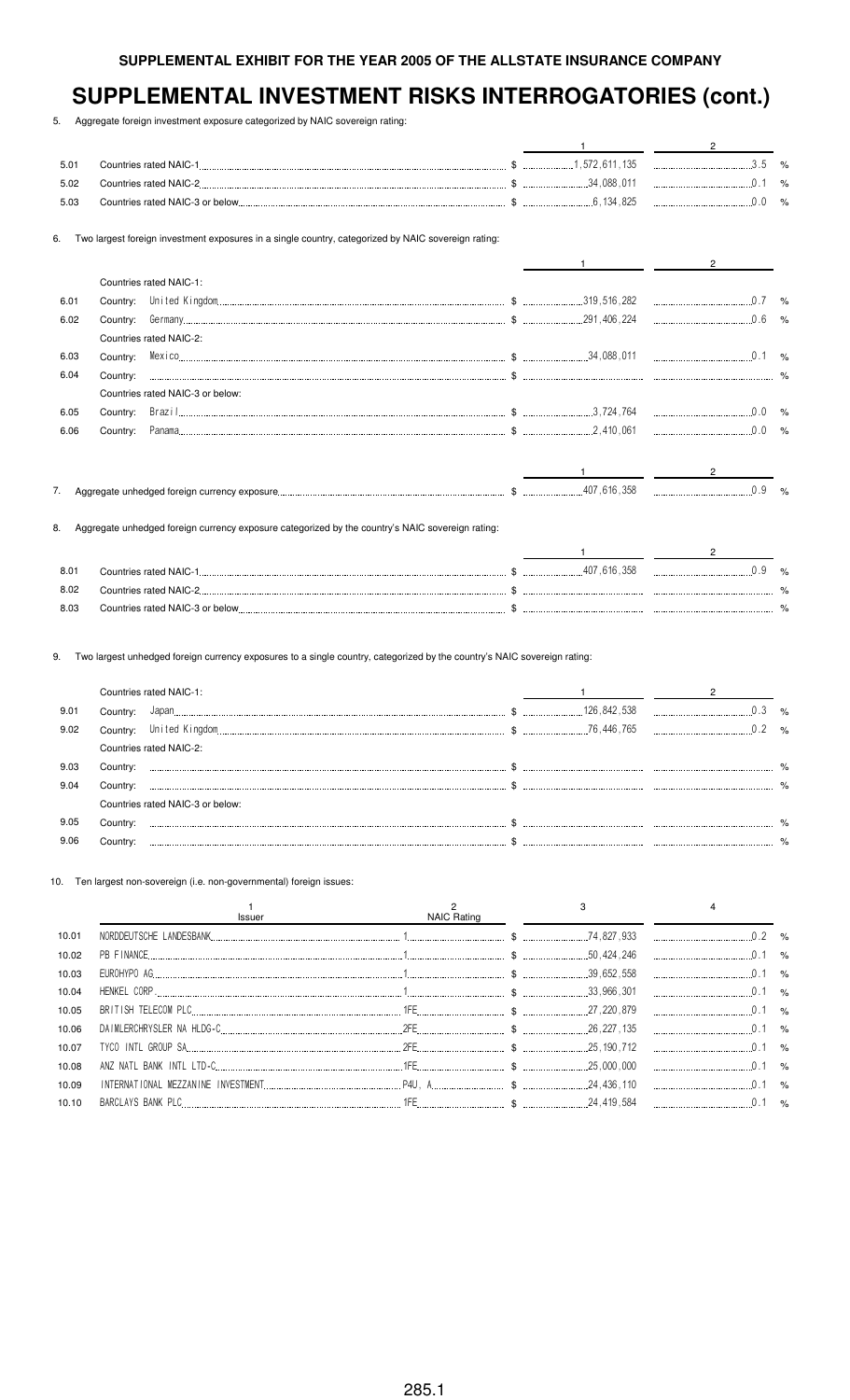| 11.   | Amounts and percentages of the reporting entity's total admitted assets held in Canadian investments and unhedged Canadian currency exposure.     |  |   |                |        |  |  |  |
|-------|---------------------------------------------------------------------------------------------------------------------------------------------------|--|---|----------------|--------|--|--|--|
| 11.01 |                                                                                                                                                   |  |   | Yes [X] No [ ] |        |  |  |  |
|       | If response to 11.01 is yes, detail is not required for the remainder of Interrogatory 11                                                         |  |   |                |        |  |  |  |
| 12.   | Report aggregate amounts and percentages of the reporting entity's total admitted assets held in investments with contractual sales restrictions. |  |   |                |        |  |  |  |
|       |                                                                                                                                                   |  |   |                |        |  |  |  |
|       | If response to 12.01 is yes, responses are not required for the remainder of Interrogatory 12.                                                    |  |   |                |        |  |  |  |
| 13.   | Amounts and percentages of admitted assets held in the ten largest equity interests:                                                              |  |   |                |        |  |  |  |
| 13.01 |                                                                                                                                                   |  |   | Yes [ ]        | No [X] |  |  |  |
|       | If response to 13.01 above is yes, responses are not required for the remainder of Interrogatory 13.                                              |  |   |                |        |  |  |  |
|       |                                                                                                                                                   |  |   |                |        |  |  |  |
|       | Name of Issuer                                                                                                                                    |  | 2 | 3              |        |  |  |  |
| 13.02 |                                                                                                                                                   |  |   | $8.0\degree$ % |        |  |  |  |
| 13.03 |                                                                                                                                                   |  |   | $1.7\degree\%$ |        |  |  |  |
| 13.04 |                                                                                                                                                   |  |   | $\ldots$ 1.0 % |        |  |  |  |
| 13.05 |                                                                                                                                                   |  |   | $0.9$ %        |        |  |  |  |
| 13.06 |                                                                                                                                                   |  |   | $0.3$ %        |        |  |  |  |
| 13.07 |                                                                                                                                                   |  |   |                |        |  |  |  |
| 13.08 |                                                                                                                                                   |  |   | $0.2$ %        |        |  |  |  |
| 13.09 |                                                                                                                                                   |  |   | $0.2$ %        |        |  |  |  |
| 13.10 |                                                                                                                                                   |  |   | $\ldots$ 0.2 % |        |  |  |  |
| 13.11 |                                                                                                                                                   |  |   |                |        |  |  |  |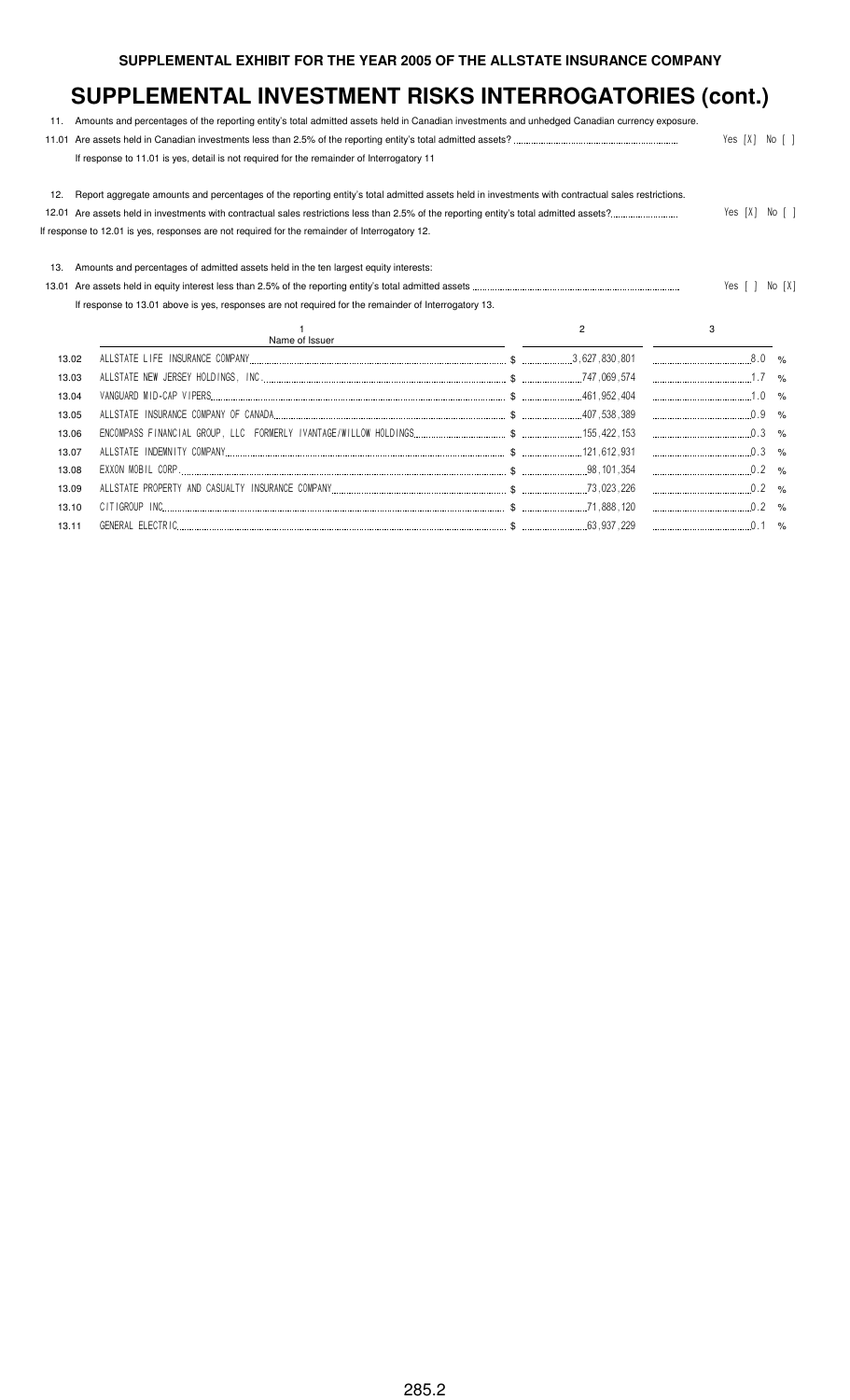|     | 14. Amounts and percentages of the reporting entity's total admitted assets held in nonaffiliated, privately placed equities: |  |                      |  |
|-----|-------------------------------------------------------------------------------------------------------------------------------|--|----------------------|--|
|     |                                                                                                                               |  | Yes [X] No [ ]       |  |
|     | If response to 14.01 above is yes, responses are not required for the remainder of Interrogatory 14.                          |  |                      |  |
|     |                                                                                                                               |  |                      |  |
| 15. | Amounts and percentages of the reporting entity's total admitted assets held in general partnership interests:                |  |                      |  |
|     | 15.01 Are assets held in general partnership interests less than 2.5% of the reporting entity's total admitted assets?        |  | Yes $[X]$ No $[$ $]$ |  |
|     | If response to 15.01 is yes, responses are not required for the remainder of Interrogatory 15.                                |  |                      |  |
|     |                                                                                                                               |  |                      |  |
| 16. | Amounts and percentages of the reporting entity's total admitted assets held in mortgage loans:                               |  |                      |  |
|     |                                                                                                                               |  | Yes [X] No [ ]       |  |
|     | If response to 16.01 above is yes, responses are not required for the remainder of Interrogatory 16 and Interrogatory 17.     |  |                      |  |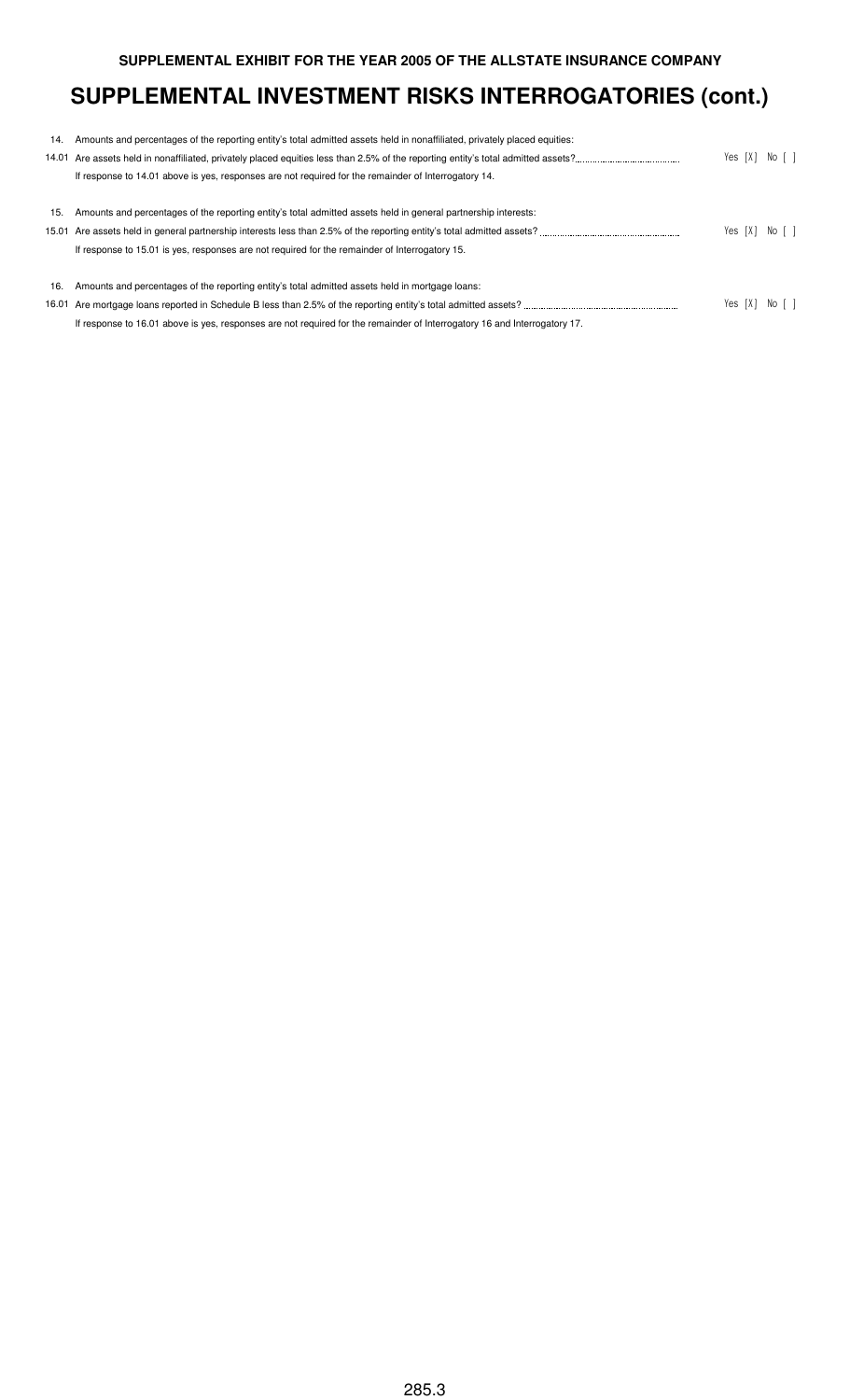18. Amounts and percentages of the reporting entity's total admitted assets held in each of the five largest investments in real estate:

18.01 Are assets held in real estate reported in less than 2.5% of the reporting entity's total admitted assets? 2 354 " 3 4

If response to 18.01 above is yes, responses are not required for the remainder of Interrogatory 18.

19. Amounts and percentages of the reporting entity's total admitted assets subject to the following types of agreements:

|                                                                                                            | At Year-end     |      |        | At End of Each Quarter  |                 |                         |  |  |  |
|------------------------------------------------------------------------------------------------------------|-----------------|------|--------|-------------------------|-----------------|-------------------------|--|--|--|
|                                                                                                            |                 |      |        | 1st Quarter             | 2nd Quarter     | 3rd Quarter             |  |  |  |
| 19.01 Securities lending agreements (do<br>not include assets held as<br>collateral for such transactions) | \$1,499,818,789 | 3.3  |        | $\%$ \$1, 219, 051, 175 | \$1,362,174,242 | \$1,604,263,239         |  |  |  |
| 19.02 Repurchase agreements                                                                                |                 |      | %      |                         |                 |                         |  |  |  |
| 19.03 Reverse repurchase agreements<br>19.04 Dollar repurchase agreements                                  |                 | <br> | %<br>% |                         |                 |                         |  |  |  |
| 19.05 Dollar reverse repurchase                                                                            | 356,903,731     |      |        | $\%$ \$ , 649.050.361   | $$$ 640,066,496 | $\text{\$}$ 331,551,486 |  |  |  |